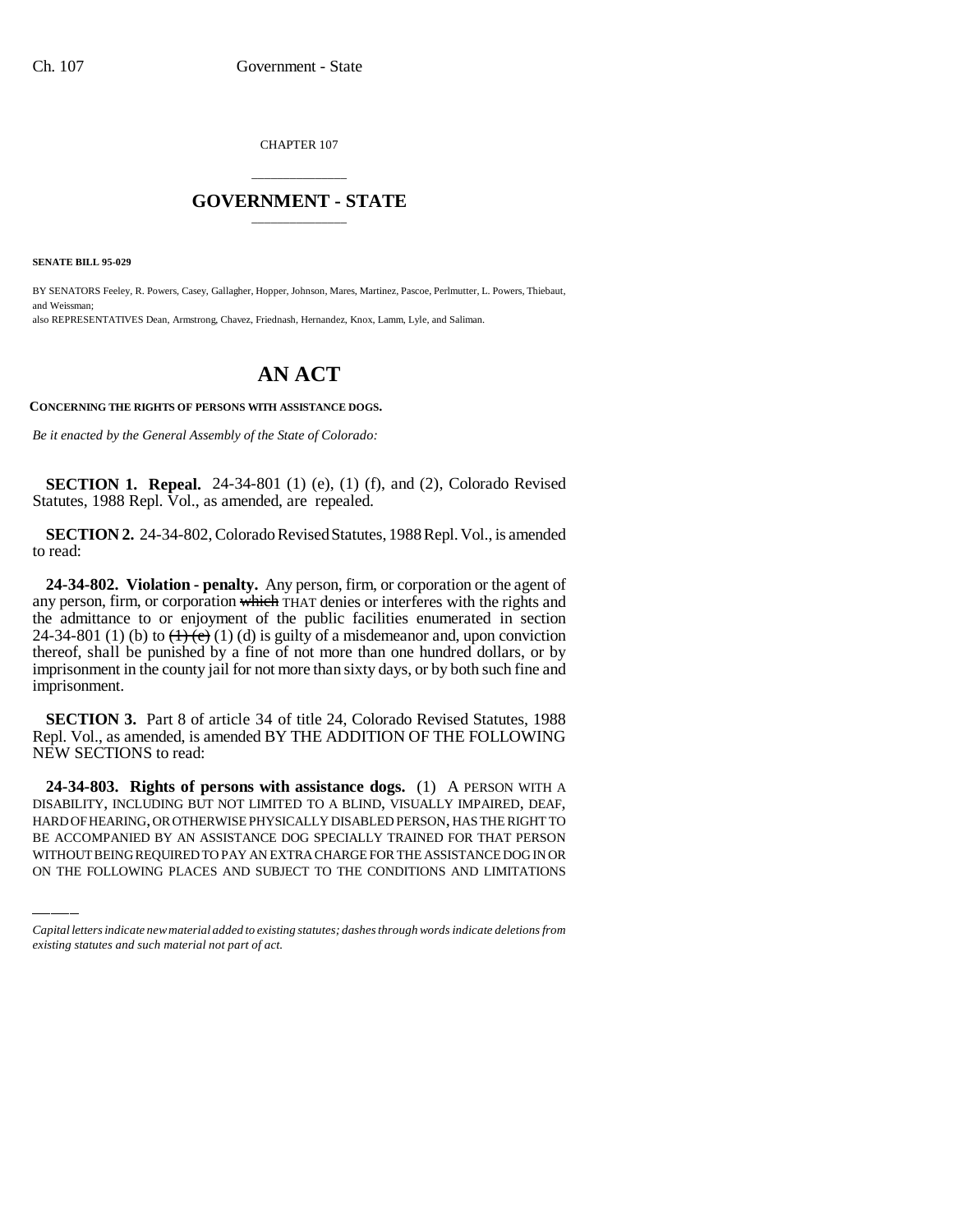ESTABLISHED BY LAW AND APPLICABLE ALIKE TO ALL PERSONS:

(a) PUBLIC STREETS, HIGHWAYS, WALKWAYS, PUBLIC BUILDINGS, PUBLIC FACILITIES AND SERVICES, AND OTHER PUBLIC PLACES;

(b) ANY PLACE OF PUBLIC ACCOMMODATION OR ON PUBLIC TRANSPORTATION SERVICES; AND

(c) ANY HOUSING ACCOMMODATION OFFERED FOR RENT, LEASE, OR OTHER COMPENSATION IN THE STATE.

(2) A TRAINER OF AN ASSISTANCE DOG HAS THE RIGHT TO BE ACCOMPANIED BY AN ASSISTANCE DOG THAT THE TRAINER IS IN THE PROCESS OF TRAINING WITHOUT BEING REQUIRED TO PAY AN EXTRA CHARGE FOR THE ASSISTANCE DOG IN OR ON THE FOLLOWING PLACES:

(a) PUBLIC STREETS, HIGHWAYS, WALKWAYS, PUBLIC BUILDINGS, PUBLIC FACILITIES AND SERVICES, AND OTHER PUBLIC PLACES; AND

(b) ANY PLACE OF PUBLIC ACCOMMODATION OR ON PUBLIC TRANSPORTATION SERVICES.

(3) (a) AN EMPLOYER SHALL NOT REFUSE TO PERMIT AN EMPLOYEE WITH A DISABILITY WHO IS ACCOMPANIED BY AN ASSISTANCE DOG TO KEEP THE EMPLOYEE'S ASSISTANCE DOG WITH THE EMPLOYEE AT ALL TIMES IN THE PLACE OF EMPLOYMENT. AN EMPLOYER SHALL NOT FAIL OR REFUSE TO HIRE OR DISCHARGE ANY PERSON WITH A DISABILITY, OR OTHERWISE DISCRIMINATE AGAINST ANY PERSON WITH A DISABILITY, WITH RESPECT TO COMPENSATION, TERMS, CONDITIONS, OR PRIVILEGES OF EMPLOYMENT BECAUSE THAT PERSON WITH A DISABILITY IS ACCOMPANIED BY AN ASSISTANCE DOG SPECIALLY TRAINED FOR THAT PERSON.

(b) AN EMPLOYER SHALL MAKE REASONABLE ACCOMMODATION TO MAKE THE WORKPLACE ACCESSIBLE FOR AN OTHERWISE QUALIFIED PERSON WITH A DISABILITY WHO IS AN APPLICANT OR EMPLOYEE AND WHO IS ACCOMPANIED BY AN ASSISTANCE DOG SPECIALLY TRAINED FOR THAT PERSON UNLESS THE EMPLOYER CAN SHOW THAT THE ACCOMMODATION WOULD IMPOSE AN UNDUE HARDSHIP ON THE EMPLOYER'S BUSINESS. FOR PURPOSES OF THIS PARAGRAPH (b), "UNDUE HARDSHIP" MEANS AN ACTION REQUIRING SIGNIFICANT DIFFICULTY OR EXPENSE.

(4) THE OWNER OR THE PERSON HAVING CONTROL OR CUSTODY OF AN ASSISTANCE DOG OR AN ASSISTANCE DOG IN TRAINING IS LIABLE FOR ANY DAMAGE TO PERSONS, PREMISES, OR FACILITIES, INCLUDING PLACES OF HOUSING ACCOMMODATION AND PLACES OF EMPLOYMENT, CAUSED BY THAT PERSON'S ASSISTANCE DOG OR ASSISTANCE DOG IN TRAINING. THE PERSON HAVING CONTROL OR CUSTODY OF AN ASSISTANCE DOG OR AN ASSISTANCE DOG IN TRAINING SHALL BE SUBJECT TO THE PROVISIONS OF SECTION 18-9-204.5, C.R.S.

(5) A PERSON WITH A DISABILITY IS EXEMPT FROM ANY STATE OR LOCAL LICENSING FEES OR CHARGES THAT MIGHT OTHERWISE APPLY IN CONNECTION WITH OWNING AN ASSISTANCE DOG.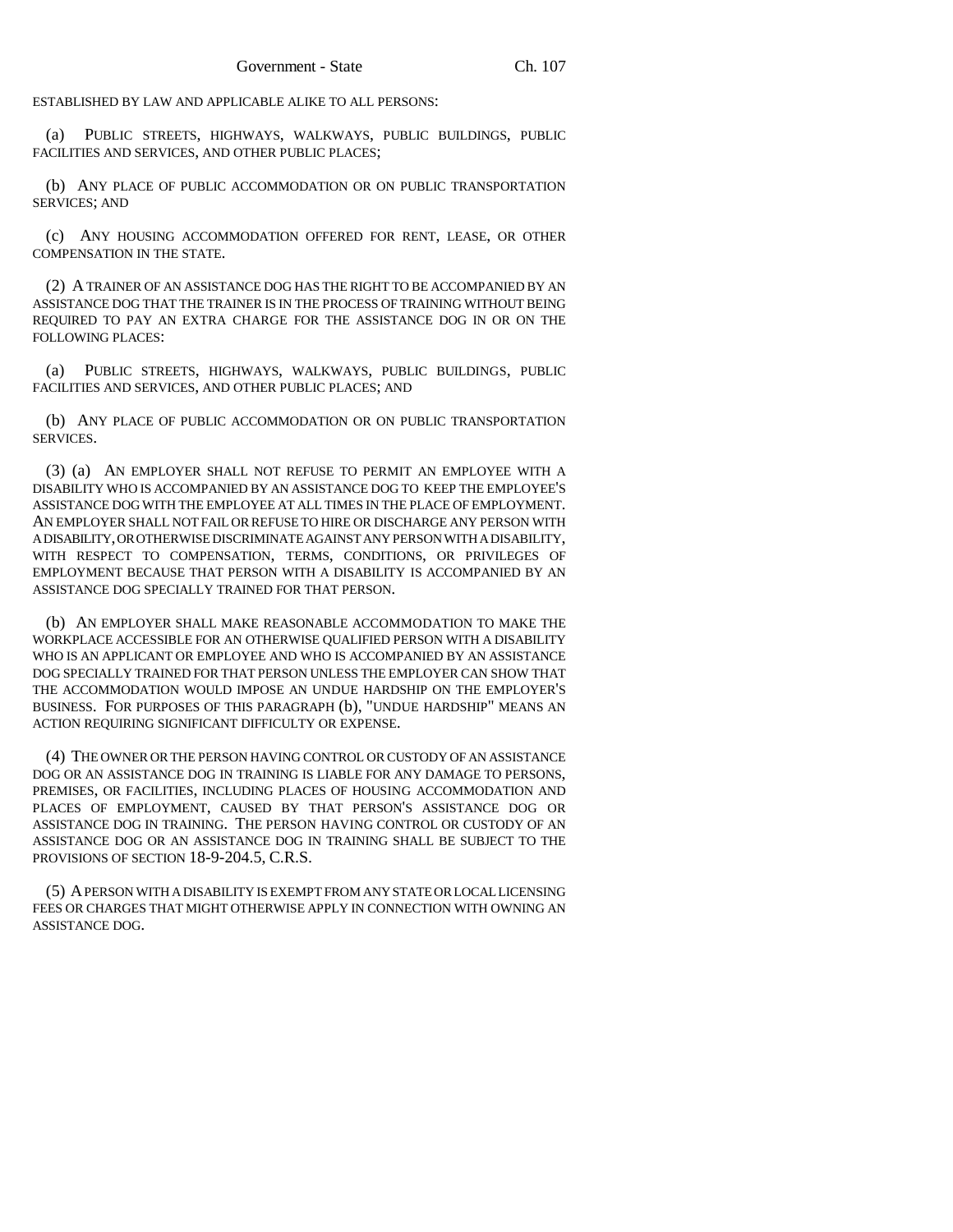(6) THE MERE PRESENCE OF AN ASSISTANCE DOG IN A PLACE OF PUBLIC ACCOMMODATION SHALL NOT BE GROUNDS FOR ANY VIOLATION OF A SANITARY STANDARD, RULE, OR REGULATION PROMULGATED PURSUANT TO SECTION 25-4-1604, C.R.S.

(7) AS USED IN THIS SECTION, UNLESS THE CONTEXT OTHERWISE REQUIRES:

(a) "ASSISTANCE DOG" MEANS A DOG THAT HAS BEEN OR IS BEING TRAINED AS A GUIDE DOG, HEARING DOG, OR SERVICE DOG. SUCH TERMS ARE FURTHER DEFINED AS FOLLOWS:

(I) "GUIDE DOG" MEANS A DOG THAT HAS BEEN OR IS BEING SPECIALLY TRAINED TO AID A PARTICULAR BLIND OR VISUALLY IMPAIRED PERSON.

(II) "HEARING DOG" MEANS A DOG THAT HAS BEEN OR IS BEING SPECIALLY TRAINED TO AID A PARTICULAR DEAF OR HEARING IMPAIRED PERSON.

(III) "SERVICE DOG" MEANS A DOG THAT HAS BEEN OR IS BEING SPECIALLY TRAINED TO AID A PARTICULAR PHYSICALLY DISABLED PERSON WITH A PHYSICAL DISABILITY OTHER THAN SIGHT OR HEARING IMPAIRMENT.

(b) "DISABILITY" HAS THE SAME MEANING AS SET FORTH IN THE FEDERAL "AMERICANS WITH DISABILITIES ACT OF 1990", 42 U.S.C. SEC. 12102 (2), AS AMENDED.

(c) "EMPLOYER" HAS THE SAME MEANING AS SET FORTH IN THE FEDERAL "AMERICANS WITH DISABILITIES ACT OF 1990", 42 U.S.C. SEC. 12111 (5), AS AMENDED.

(d) "HOUSING ACCOMMODATIONS" MEANS ANY REAL PROPERTY OR PORTION THEREOF THAT IS USED OR OCCUPIED, OR INTENDED, ARRANGED, OR DESIGNED TO BE USED OR OCCUPIED, AS THE HOME, RESIDENCE, OR SLEEPING PLACE OF ONE OR MORE PERSONS BUT DOES NOT INCLUDE ANY SINGLE FAMILY RESIDENCE, THE OCCUPANTS OF WHICH RENT, LEASE, OR FURNISH FOR COMPENSATION NOT MORE THAN ONE ROOM IN THAT RESIDENCE.

(e) "PLACES OF PUBLIC ACCOMMODATION" MEANS THE FOLLOWING CATEGORIES OF PRIVATE ENTITIES:

(I) INNS, HOTELS, MOTELS, OR OTHER PLACES OF LODGING, EXCEPT ESTABLISHMENTS LOCATED WITHIN BUILDINGS ACTUALLY OCCUPIED BY THE PROPRIETOR AS THE PROPRIETOR'S RESIDENCE CONTAINING FIVE OR FEWER ROOMS FOR RENT OR HIRE;

(II) RESTAURANTS, BARS, CAFETERIAS, LUNCHROOMS, LUNCH COUNTERS, SODA FOUNTAINS, CASINOS, OR OTHER ESTABLISHMENTS SERVING FOOD OR DRINK, INCLUDING ANY SUCH FACILITY LOCATED ON THE PREMISES OF ANY RETAIL ESTABLISHMENT;

(III) GASOLINE STATIONS OR GARAGES;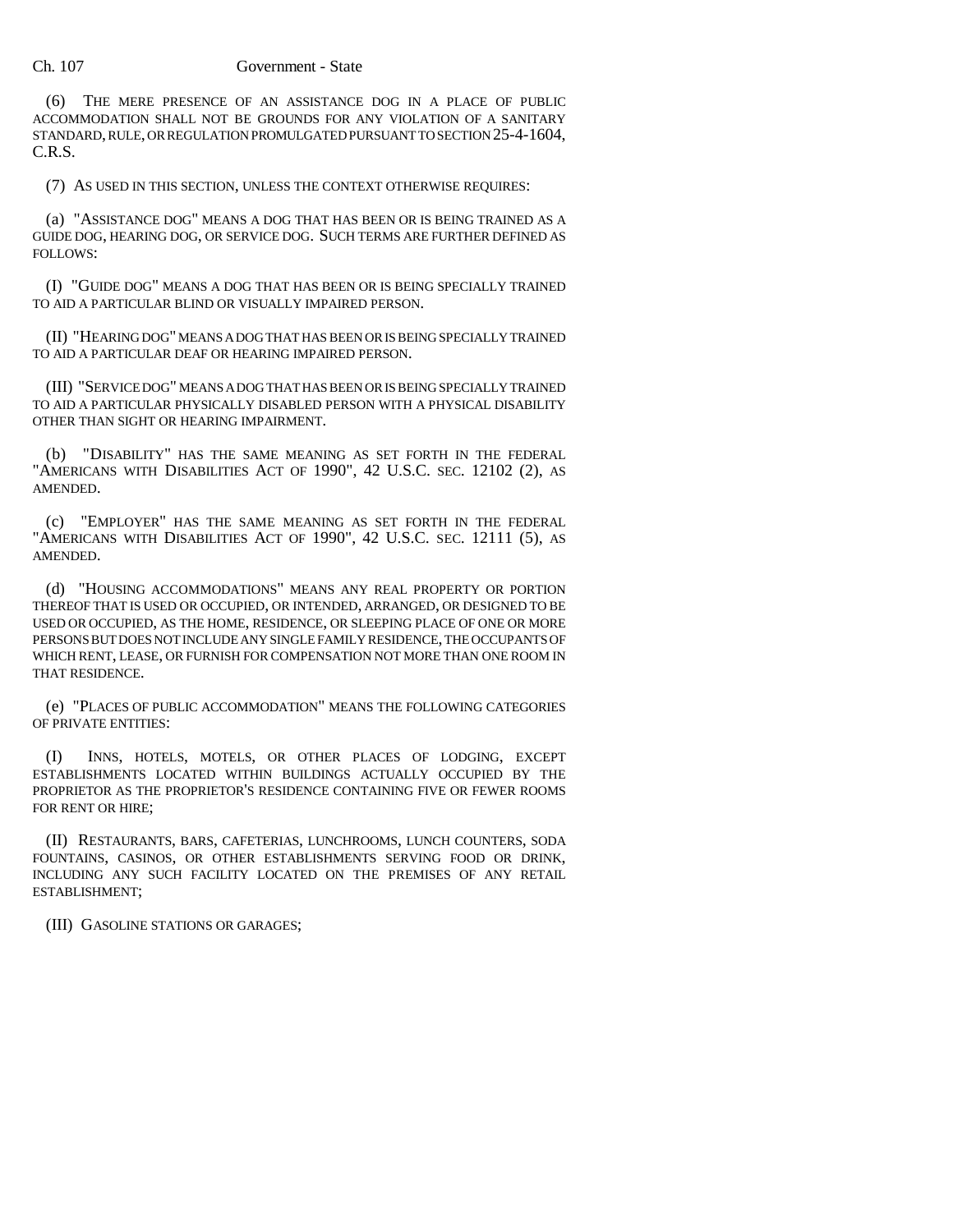(IV) MOTION PICTURE THEATERS, THEATERS, BILLIARD OR POOL HALLS, CONCERT HALLS, STADIUMS, SPORTS ARENAS, AMUSEMENT OR RECREATION PARKS, OR OTHER PLACES OF EXHIBITION OR ENTERTAINMENT;

(V) AUDITORIUMS, CONVENTION CENTERS, LECTURE HALLS, OR OTHER PLACES OF PUBLIC GATHERING;

(VI) BAKERIES, GROCERY STORES, CLOTHING STORES, HARDWARE STORES, SHOPPING CENTERS, OR OTHER SALES OR RETAIL ESTABLISHMENTS;

(VII) LAUNDROMATS, DRY CLEANERS, BANKS, BARBER SHOPS, BEAUTY SHOPS, TRAVEL SERVICES, SHOE REPAIR SERVICES, FUNERAL PARLORS, OFFICES OF ACCOUNTANTS OR ATTORNEYS-AT-LAW, PHARMACIES, INSURANCE OFFICES, PROFESSIONAL OFFICES OF HEALTH CARE PROVIDERS, HOSPITALS, OR OTHER SERVICE ESTABLISHMENTS;

(VIII) TERMINALS, DEPOTS, OR OTHER STATIONS USED FOR SPECIFIED PURPOSES;

(IX) MUSEUMS, LIBRARIES, GALLERIES, OR OTHER PLACES OF PUBLIC DISPLAY OR COLLECTION;

(X) PARKS, ZOOS, OR OTHER PLACES OF RECREATION;

(XI) NURSERY, ELEMENTARY, SECONDARY, UNDERGRADUATE, OR GRADUATE SCHOOLS OR OTHER PLACES OF EDUCATION;

(XII) DAY CARE CENTERS, SENIOR CITIZEN CENTERS, HOMELESS SHELTERS, FOOD BANKS, ADOPTION AGENCIES, OR OTHER SOCIAL SERVICE CENTER ESTABLISHMENTS;

(XIII) GYMNASIUMS, HEALTH SPAS, BOWLING ALLEYS, GOLF COURSES, OR OTHER PLACES OF EXERCISE OR RECREATION;

(XIV) ANY OTHER ESTABLISHMENT OR PLACE TO WHICH THE PUBLIC IS INVITED; OR

(XV) ANY ESTABLISHMENT PHYSICALLY CONTAINING OR CONTAINED WITHIN ANY OF THE ESTABLISHMENTS DESCRIBED IN THIS PARAGRAPH (e) THAT HOLDS ITSELF OUT AS SERVING PATRONS OF THE DESCRIBED ESTABLISHMENT.

(f) "PUBLIC TRANSPORTATION SERVICES" MEANS COMMON CARRIERS OF PASSENGERS OR ANY OTHER MEANS OF PUBLIC CONVEYANCE OR MODES OF TRANSPORTATION, INCLUDING BUT NOT LIMITED TO AIRPLANES, MOTOR VEHICLES, RAILROAD TRAINS, MOTOR BUSES, STREETCARS, BOATS, OR TAXIS.

(g) "TRAINER OF AN ASSISTANCE DOG" MEANS A PERSON WHO IS QUALIFIED TO TRAIN DOGS TO SERVE AS ASSISTANCE DOGS.

**24-34-804. Violations - penalties.** (1) IT IS UNLAWFUL FOR ANY PERSON, FIRM, CORPORATION, OR AGENT OF ANY PERSON, FIRM, OR CORPORATION TO:

(a) WITHHOLD, DENY, DEPRIVE, OR ATTEMPT TO WITHHOLD, DENY, OR DEPRIVE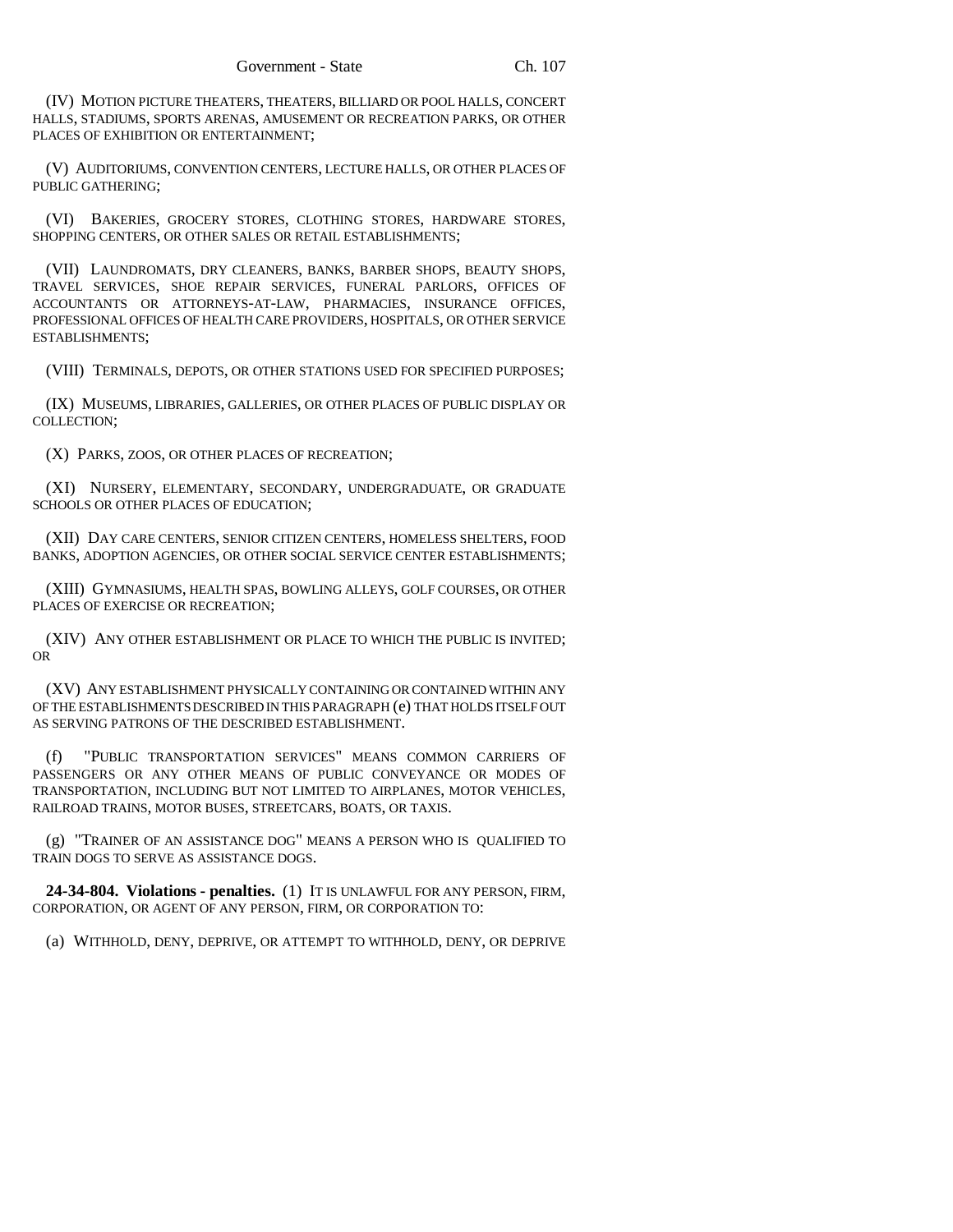ANY PERSON WITH A DISABILITY OR TRAINER OF ANY OF THE RIGHTS OR PRIVILEGES SECURED IN SECTION 24-34-803;

(b) THREATEN TO INTERFERE WITH ANY OF THE RIGHTS OF PERSONS WITH DISABILITIES OR TRAINERS SECURED IN SECTION 24-34-803;

(c) PUNISH OR ATTEMPT TO PUNISH ANY PERSON WITH A DISABILITY OR TRAINER FOR EXERCISING OR ATTEMPTING TO EXERCISE ANY RIGHT OR PRIVILEGE SECURED BY SECTION 24-34-803; OR

(d) INTERFERE WITH, INJURE, OR HARM, OR CAUSE ANOTHER DOG TO INTERFERE WITH, INJURE, OR HARM, AN ASSISTANCE DOG.

(2) ANY PERSON WHO VIOLATES ANY PROVISION OF SUBSECTION (1) OF THIS SECTION COMMITS A CLASS 3 MISDEMEANOR AND SHALL BE PUNISHED AS PROVIDED IN SECTION 18-1-106, C.R.S.

(3) (a) ANY PERSON WHO VIOLATES ANY PROVISION OF SUBSECTION (1) OF THIS SECTION SHALL BE LIABLE TO THE PERSON WITH A DISABILITY OR TRAINER WHOSE RIGHTS WERE AFFECTED FOR ACTUAL DAMAGES FOR ECONOMIC LOSS, TO BE RECOVERED IN A CIVIL ACTION IN A COURT IN THE COUNTY WHERE THE INFRINGEMENT OF RIGHTS OCCURRED OR WHERE THE DEFENDANT RESIDES.

(b) IN ANY ACTION COMMENCED PURSUANT TO THIS SUBSECTION (3), A COURT MAY AWARD COSTS AND REASONABLE ATTORNEY FEES.

(4) NOTHING IN THIS SECTION IS INTENDED TO INTERFERE WITH REMEDIES OR RELIEF THAT ANY PERSON MIGHT BE ENTITLED TO PURSUANT TO PARTS 3 TO 7 OF THIS ARTICLE.

**SECTION 4.** 18-13-107 (3) and (4), Colorado Revised Statutes, 1986 Repl. Vol., as amended, are amended to read:

**18-13-107. Interference with persons with disabilities.** (3) No person shall beat, harass, intimidate, entice, distract, or otherwise interfere with any dog on a blaze orange leash or accompanying a person carrying a white or white tipped with red or metallic colored cane or walking stick or any ASSISTANCE dog, AS DEFINED IN SECTION 24-34-803 (7), C.R.S., accompanying a person when such THAT dog is being controlled by or wearing a harness normally used for dogs accompanying or leading persons with disabilities.

(4) Violation of the provisions of subsection (1)  $\sigma$  (3) of this section is a class 1 petty offense. VIOLATION OF THE PROVISIONS OF SUBSECTION (3) OF THIS SECTION IS A CLASS 3 MISDEMEANOR.

**SECTION 5.** 42-4-808 (1), Colorado Revised Statutes, 1993 Repl. Vol., as amended, is amended to read:

**42-4-808. Drivers and pedestrians, other than persons in wheelchairs, to yield to persons with disabilities.** (1) Any pedestrian, other than a person in a wheelchair, or any driver of a vehicle who approaches a person who has an obviously